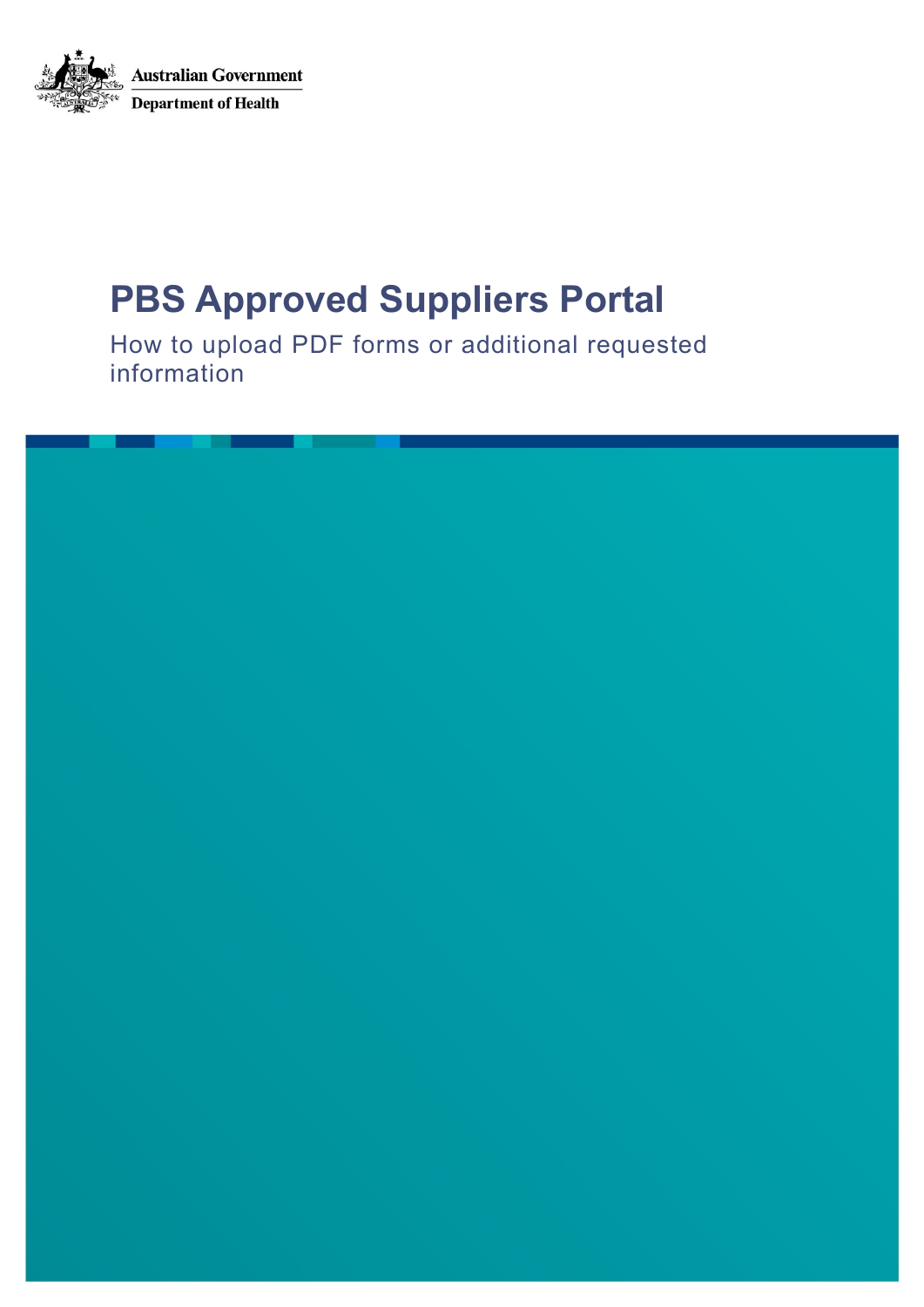# Table of Contents

| 2. |  |
|----|--|
|    |  |
|    |  |
| 3. |  |
| 4. |  |
| 5. |  |
|    |  |
|    |  |
|    |  |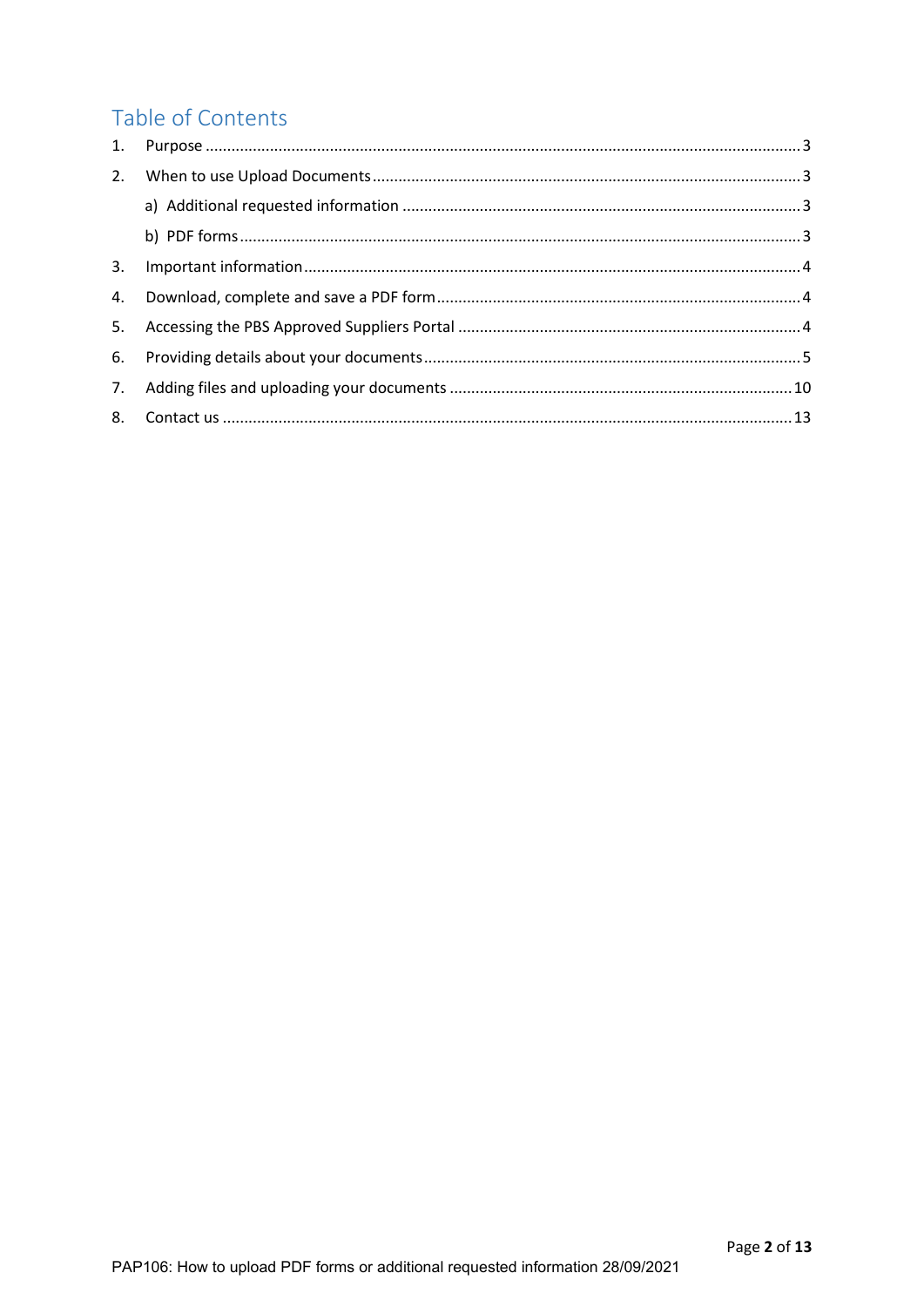# <span id="page-2-0"></span>**1. Purpose**

This guide provides instructions on how to upload PBS Approved Supplier PDF forms (and related attachments) and additional requested information via the PBS Approved Suppliers Portal (Portal) using the Upload Documents function.

# <span id="page-2-2"></span><span id="page-2-1"></span>**2. When to use Upload Documents**

#### a) Additional requested information

Use the Upload Documents function to provide any additional information requested by the Department of Health (Department) or the Australian Community Pharmacy Authority (ACPA).

 Additional information provided in support of a previously-submitted application will not be considered or placed on your application file unless the Department or ACPA specifically requested the information.

#### <span id="page-2-3"></span>b) PDF forms

Use the Upload Documents function to submit the following PDF forms:

#### **Pharmacists**

- Notification of bank account details for an approved pharmacy
- Authority to permit person(s) to enquire and/or sign claim forms on behalf of approved pharmacist(s)
- Notification of change of pharmacy registered business (trading) name
- Notification of a change of company director(s)
- Application for permission to supply pharmaceutical benefits following bankruptcy or external administration
- Authority to authorise pharmacist(s) to sign claim forms on behalf of section 91/91B permission holder

#### **Deceased pharmacists**

- Application for permission to carry on business as a pharmacist by the legal personal representative of a deceased approved pharmacist
- Application for permission to carry on business as a pharmacist by a beneficiary of a deceased approved pharmacist
- Authority to authorise pharmacist(s) to sign claim forms on behalf of section 91/91B permission holder

#### **Hospital authorities**

- Application for a hospital authority to prescribe and/or supply pharmaceutical benefits and/or highly specialised drugs
- Authority to authorise pharmacist(s) to sign claim forms on behalf of a hospital authority
- Notification of a prescribing-only hospital
- Notification of bank account details for a hospital authority

#### **Medical practitioners**

- Application for a medical practitioner to supply pharmaceutical benefits
- Notification of bank account details for an approved medical practitioner

#### **Ministerial Discretion**

• Request for Ministerial Approval to supply pharmaceutical benefits at particular premises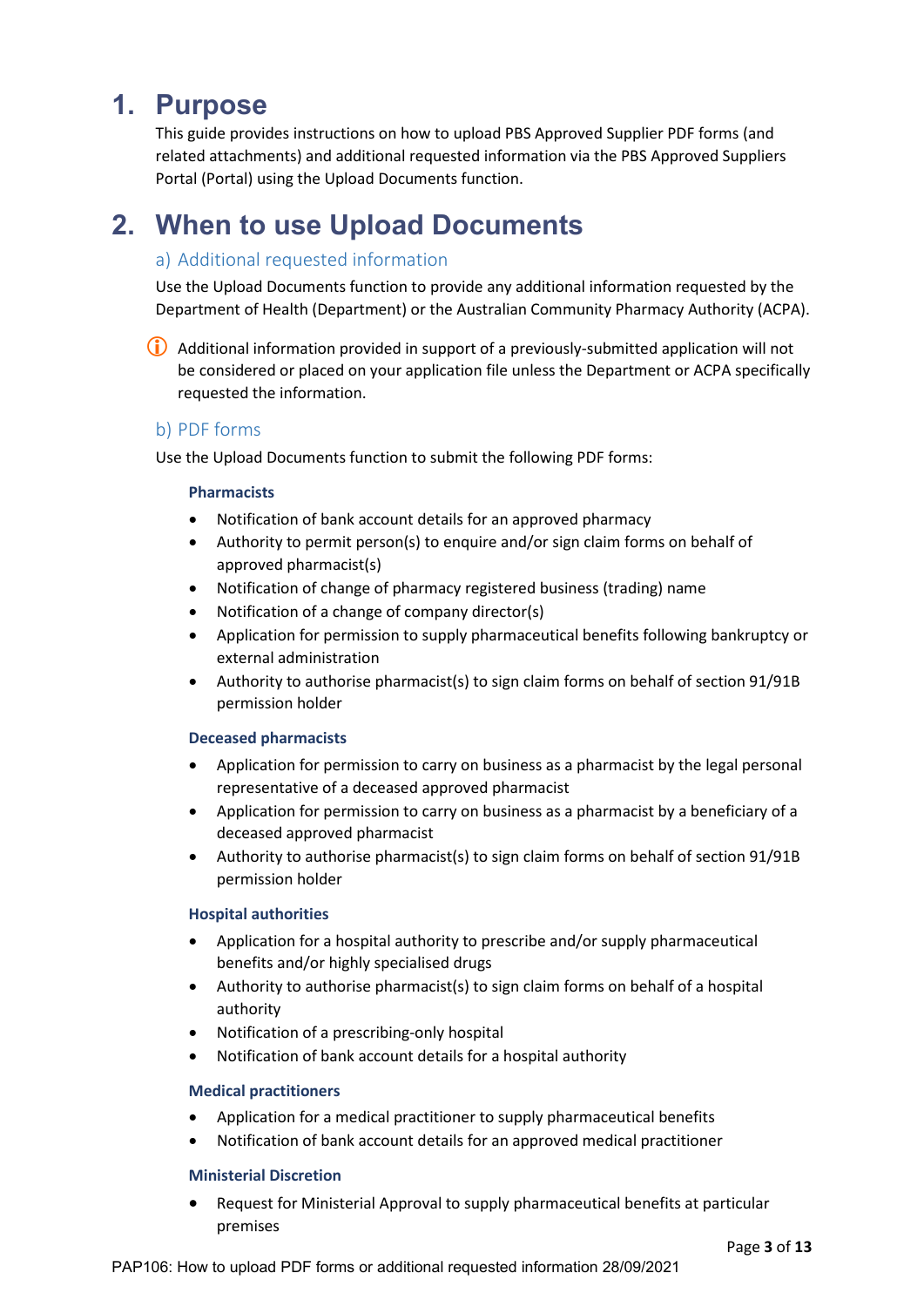### <span id="page-3-0"></span>**3. Important information**

- You do not need to sign in to the PBS Approved Suppliers Portal to use the Upload Documents function; you can access this function whether or not you are registered and signed in to the Portal.
- *Notification of bank details* and *authority to permit person(s)* forms must be submitted by a **signed in** user.

If you **are signed in**, you will be able to view the time and date of your submission and monitor its progress from My Dashboard/Uploaded Documents.

If you are **not signed in**, you will receive email confirmation of the date and time of your submission.

- Please do **not** upload documents that are password protected.
- Please do **not** upload multiple unrelated PDF forms to a sub-category.

PDF forms must be uploaded separately so that the unique details are captured in each case. This allows the form to be linked to the correct application or approval number for processing. If you upload multiple forms to a sub-category, they may not be processed.

• Multiple supporting documents, if requested, are permitted under the sub-category 'Supporting documents for my application'.

### <span id="page-3-1"></span>**4. Download, complete and save a PDF form**

If you are submitting a PDF form, ensure you have downloaded the most up-to-date version of the relevant form available from the PBS Approved Suppliers website at [Guides and Forms.](https://www1.health.gov.au/internet/main/publishing.nsf/Content/pharmaceutical-benefits-scheme-approved-supplier-guides-and-forms) Complete and save the form to your computer.

### <span id="page-3-2"></span>**5. Accessing the PBS Approved Suppliers Portal**

Typ[e https://pbsapprovedsuppliers.health.gov.au](https://pbsapprovedsuppliers.health.gov.au/) into your browser. The preferred browsers are Google Chrome or Firefox.

• If you choose **not to sign in** to the Portal to upload your documents, simply select the 'Upload Documents' tab from the *Home* screen.

| <b>PBS Approved Suppliers Portal</b><br><b>Australian Government</b><br><b>Department of Health</b><br><b>Certificate Reissue</b><br>Home<br><b>Upload Document(s)</b><br><b>Contact Us</b><br><b>FAQ</b>                                                   | Sign in |
|-------------------------------------------------------------------------------------------------------------------------------------------------------------------------------------------------------------------------------------------------------------|---------|
| <b>PBS Approved Suppliers Portal</b>                                                                                                                                                                                                                        |         |
| <b>ABOUT</b><br>The PBS Approved Suppliers Portal allows applicants to lodge applications for approval to supply pharmaceutical benefits and update their details online.<br>For further information about how to use the portal, refer to the User Guides. |         |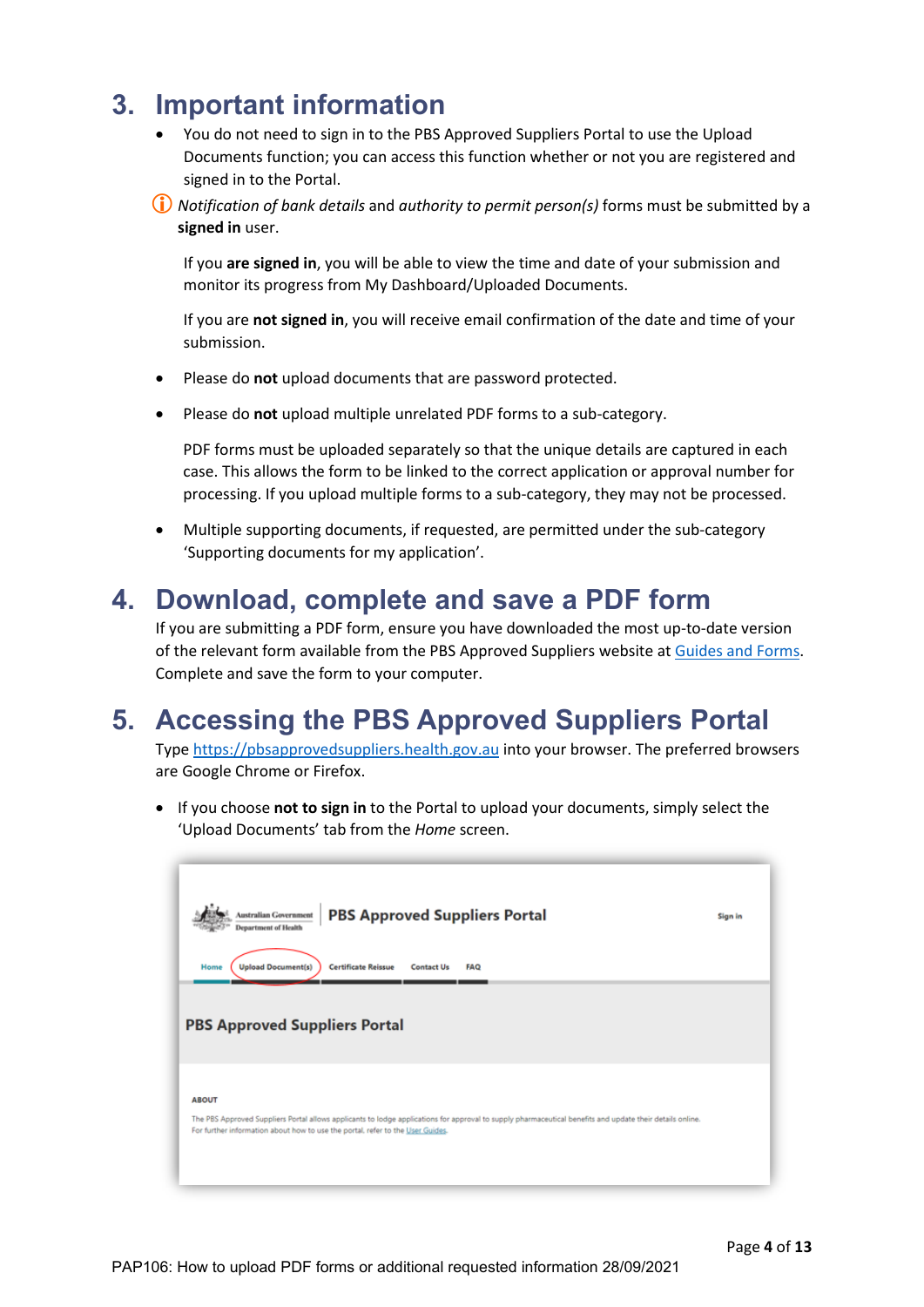- If you choose to **sign in** to the Portal to upload your documents, sign-in as usual or, for further details on how to register and access the Portal for the first time, refer to [How to](https://www1.health.gov.au/internet/main/publishing.nsf/Content/pharmaceutical-benefits-scheme-approved-supplier-guides-and-forms)  [register and sign in to the PBS Approved Suppliers Portal.](https://www1.health.gov.au/internet/main/publishing.nsf/Content/pharmaceutical-benefits-scheme-approved-supplier-guides-and-forms)
- When you have signed in, select the 'Upload Documents' tab from the *Home* screen.

|              | <b>Australian Government</b><br><b>Department</b> of Health |                                                                                |                           | <b>PBS Approved Suppliers Portal</b>                                                                                                                      |                            |                   | Test User 12 - |
|--------------|-------------------------------------------------------------|--------------------------------------------------------------------------------|---------------------------|-----------------------------------------------------------------------------------------------------------------------------------------------------------|----------------------------|-------------------|----------------|
| Home         | My Dashboard                                                | <b>ACPA Dashboard</b>                                                          | <b>Apply for Approval</b> | <b>Upload Document(s)</b>                                                                                                                                 | <b>Certificate Reissue</b> | <b>Contact Us</b> | FAQ            |
|              |                                                             | <b>PBS Approved Suppliers Portal</b>                                           |                           |                                                                                                                                                           |                            |                   |                |
| <b>ABOUT</b> |                                                             | For further information about how to use the portal, refer to the User Guides. |                           | The PBS Approved Suppliers Portal allows applicants to lodge applications for approval to supply pharmaceutical benefits and update their details online. |                            |                   |                |

 From this point, the process for uploading documents using the Upload Documents function is essentially the same whether you are signed in to the Portal or not.

### <span id="page-4-0"></span>**6. Providing details about your documents**

After you click on the Upload Documents tab, the following screen will be displayed:

| Upload Document(s) <sup>6</sup>                                                                                                                                                                                                                                                                                                                                                                                                            |
|--------------------------------------------------------------------------------------------------------------------------------------------------------------------------------------------------------------------------------------------------------------------------------------------------------------------------------------------------------------------------------------------------------------------------------------------|
| Use this facility to submit additional documents relating to your application and/or submit a completed PDF form and supporting documents.<br>IMPORTANT: Additional information provided in support of a previously submitted application to supply pharmaceutical benefits, that has not been requested by the Department<br>or provided at the time of application submission will not be considered or placed on your application file. |
| <b>Contact Details</b>                                                                                                                                                                                                                                                                                                                                                                                                                     |
| First name *                                                                                                                                                                                                                                                                                                                                                                                                                               |
|                                                                                                                                                                                                                                                                                                                                                                                                                                            |
| Last name*                                                                                                                                                                                                                                                                                                                                                                                                                                 |
|                                                                                                                                                                                                                                                                                                                                                                                                                                            |
| Email*                                                                                                                                                                                                                                                                                                                                                                                                                                     |
|                                                                                                                                                                                                                                                                                                                                                                                                                                            |
| Phone number*                                                                                                                                                                                                                                                                                                                                                                                                                              |
|                                                                                                                                                                                                                                                                                                                                                                                                                                            |
|                                                                                                                                                                                                                                                                                                                                                                                                                                            |
| <b>Upload Details</b>                                                                                                                                                                                                                                                                                                                                                                                                                      |
| Category *                                                                                                                                                                                                                                                                                                                                                                                                                                 |
|                                                                                                                                                                                                                                                                                                                                                                                                                                            |
|                                                                                                                                                                                                                                                                                                                                                                                                                                            |
| Generate a new image<br>Play the audio code                                                                                                                                                                                                                                                                                                                                                                                                |
| Enter the code from the image                                                                                                                                                                                                                                                                                                                                                                                                              |
| <b>Save and Next</b>                                                                                                                                                                                                                                                                                                                                                                                                                       |

If you **are signed in**, the verification code is not required and will not be displayed.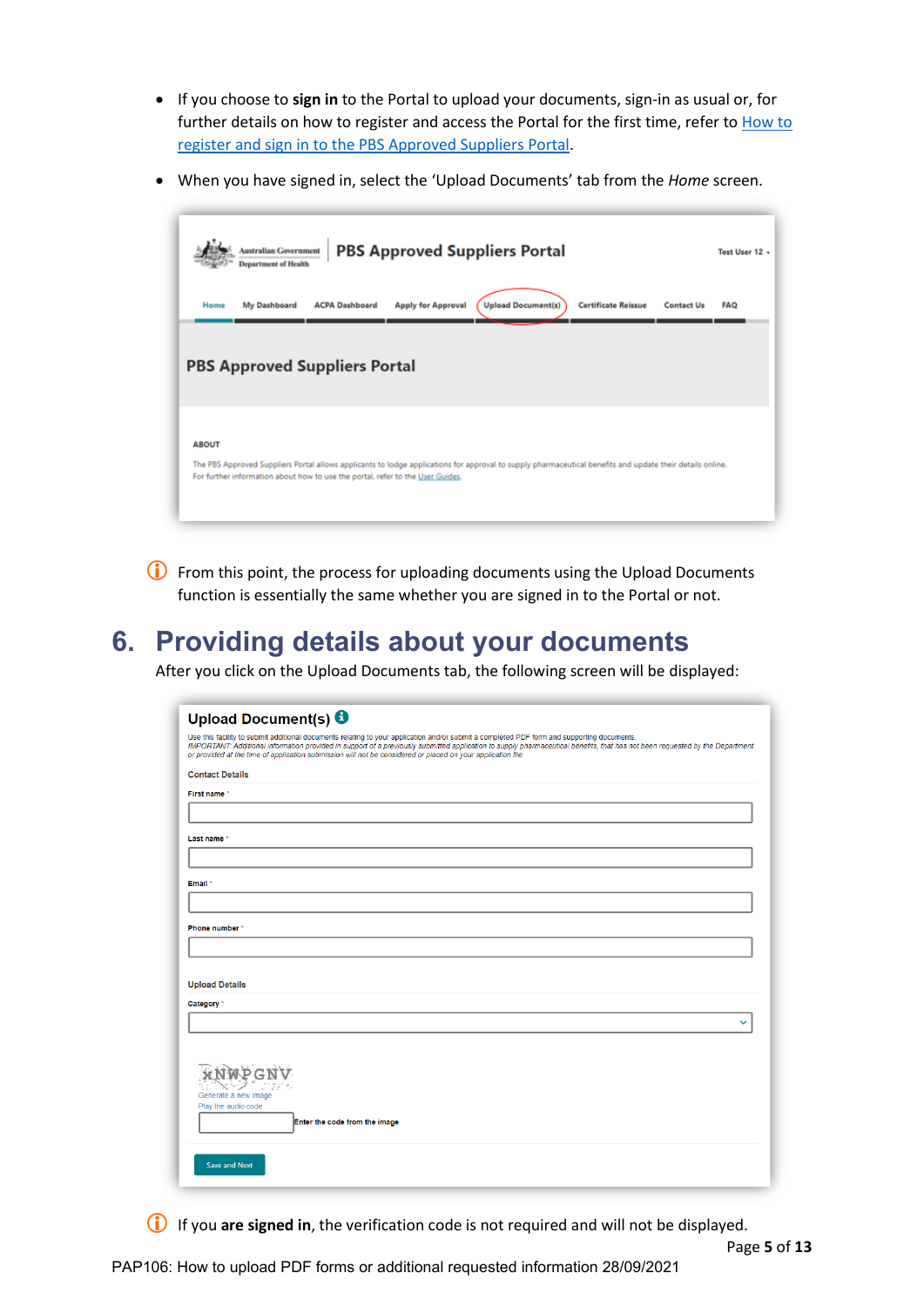Page **6** of **13**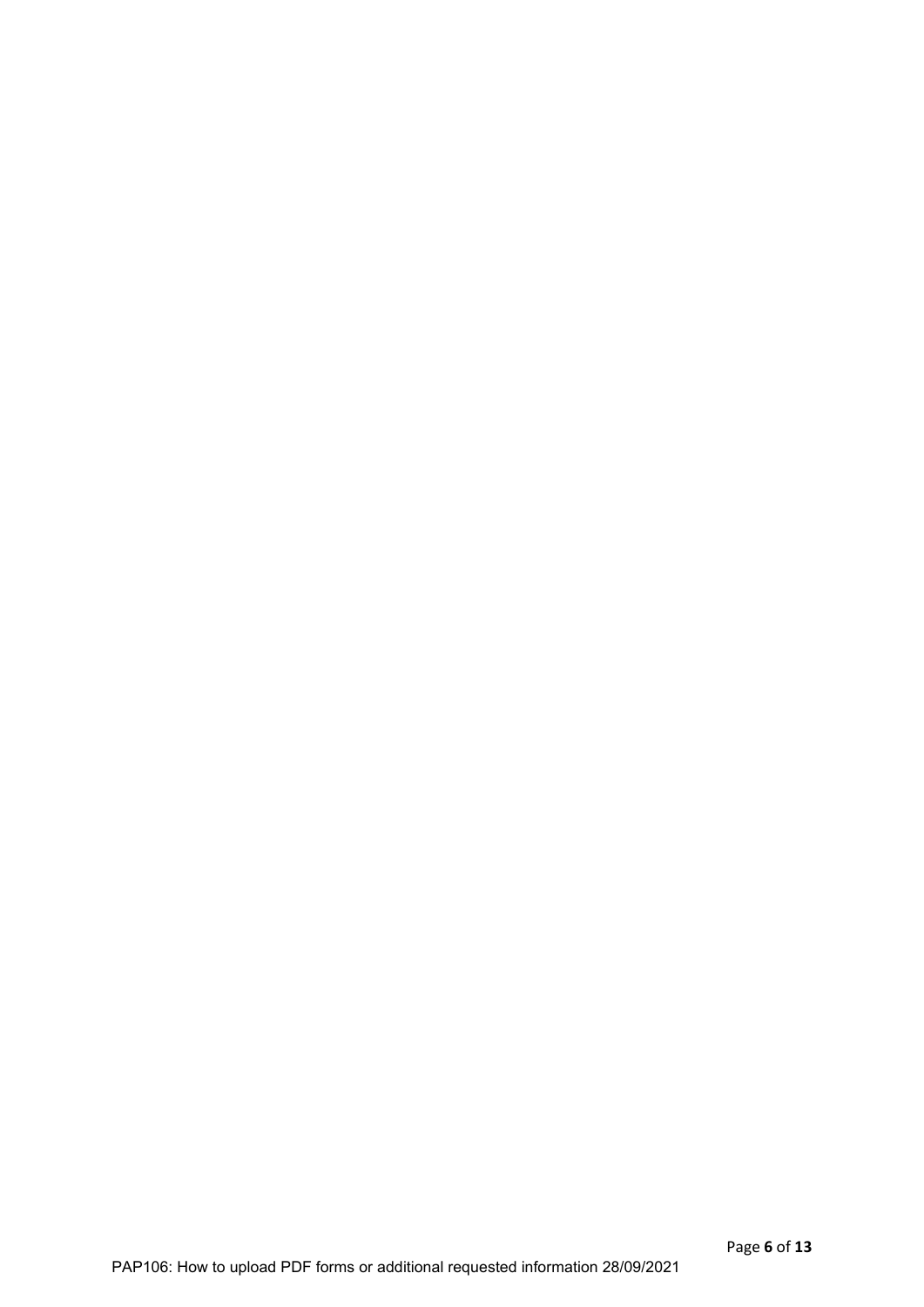Enter your contact details then click on  $\boxed{\smile}$  under 'Category' to display a list of categories:

| <b>Upload Details</b>         |              |
|-------------------------------|--------------|
| Category *                    |              |
|                               | $\checkmark$ |
|                               |              |
| Pharmacists                   |              |
| <b>Deceased Pharmacists</b>   |              |
| <b>Hospital Authority</b>     |              |
| <b>Medical Practitioners</b>  |              |
| <b>Ministerial Discretion</b> |              |
| Other                         |              |

• Select the applicable category from the drop-down list.

(In this guide, the 'Pharmacists' category is used as an example.)

• After you select a category, click on  $\boxed{\smile}$  under 'Sub-category' to display a list of sub-categories:

| <b>Upload Details</b>                                                                                        |  |
|--------------------------------------------------------------------------------------------------------------|--|
| Category *                                                                                                   |  |
| Pharmacists                                                                                                  |  |
| Sub-category *                                                                                               |  |
|                                                                                                              |  |
|                                                                                                              |  |
| Notification of bank account details for an approved pharmacist                                              |  |
| Authority to permit person(s) to enquire and/or sign claim forms on behalf of an approved pharmacist         |  |
| Notification of change of pharmacy registered business (trading) name                                        |  |
| Supporting documentation for my application                                                                  |  |
| Notification of a change of company director(s)                                                              |  |
| Application for permission to supply pharmaceutical benefits following bankruptcy or external administration |  |
| Authority to authorise pharmacist(s) to sign claim forms on behalf of section 91 permission holder           |  |

• Select the applicable sub-category from the drop-down list.

If you have selected 'Notification of bank account details for an approved pharmacist', the following will be displayed:

| <b>Upload Details</b>                                                                                            |              |
|------------------------------------------------------------------------------------------------------------------|--------------|
| Category *                                                                                                       |              |
| Pharmacists                                                                                                      | $\checkmark$ |
| Sub-category *                                                                                                   |              |
| Notification of bank account details for an approved pharmacist                                                  | $\checkmark$ |
| Is the form for an Existing Application or an Approved Pharmacy? *<br>○ Existing Application ○ Approved Pharmacy |              |
|                                                                                                                  |              |

- Click on either 'Existing Application' or 'Approved Pharmacy'.
- C Click on 'Existing Application' if this is your initial notification relating to an existing or recent application for which bank account details have never been provided.
- Click on 'Approved Pharmacy' if this notification is to update bank account details already provided for an approved pharmacy.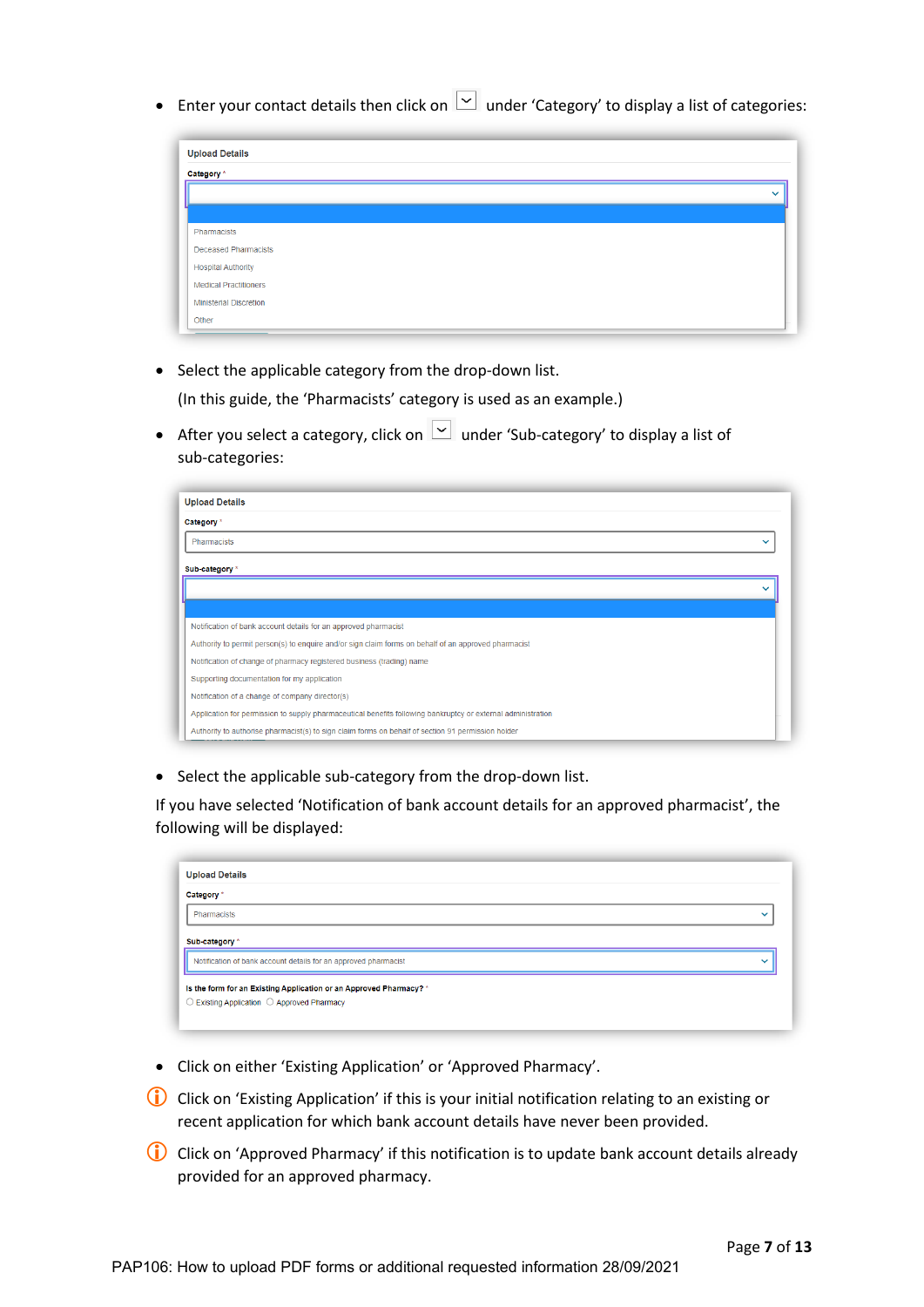If you have selected 'Authority to permit person(s) to enquire and/or sign claim forms on behalf of approved pharmacist(s)' the following will be displayed:

| <b>Upload Details</b> |              |
|-----------------------|--------------|
| Category *            |              |
| Pharmacists           | $\checkmark$ |
|                       |              |
| Sub-category *        |              |

- Click on either 'Existing Application' or 'Approved Pharmacy'.
- C Click on 'Existing Application' if this is your initial authority relating to an existing or recent application for which details of permitted persons have never been provided.
- Click on 'Approved Pharmacy' if this authority is to update details of permitted persons already provided for an approved pharmacy.

Depending upon your selections, you will be asked to enter either your PBS Tracking Number or your Approval Number.

| <b>Pharmacists</b><br>Notification of bank account details for an approved pharmacist<br>◡<br>Is the form for an Existing Application or an Approved Pharmacy? *<br>● Existing Application ○ Approved Pharmacy<br>PBS-APP-0001234 | <b>Upload Details</b>                                                                 |  |
|-----------------------------------------------------------------------------------------------------------------------------------------------------------------------------------------------------------------------------------|---------------------------------------------------------------------------------------|--|
|                                                                                                                                                                                                                                   | Category *                                                                            |  |
|                                                                                                                                                                                                                                   |                                                                                       |  |
|                                                                                                                                                                                                                                   | Sub-category *                                                                        |  |
|                                                                                                                                                                                                                                   |                                                                                       |  |
|                                                                                                                                                                                                                                   | <b>PBS Tracking Number</b> *                                                          |  |
|                                                                                                                                                                                                                                   |                                                                                       |  |
|                                                                                                                                                                                                                                   |                                                                                       |  |
|                                                                                                                                                                                                                                   | <b>Description</b>                                                                    |  |
|                                                                                                                                                                                                                                   | Provide a brief description of the attached documents and any other relevant details. |  |
|                                                                                                                                                                                                                                   |                                                                                       |  |
|                                                                                                                                                                                                                                   |                                                                                       |  |

| <b>Upload Details</b>                                                                                                                       |  |
|---------------------------------------------------------------------------------------------------------------------------------------------|--|
| Category *                                                                                                                                  |  |
| <b>Pharmacists</b>                                                                                                                          |  |
| Sub-category *                                                                                                                              |  |
| Authority to permit person(s) to enquire and/or sign claim forms on behalf of an approved pharmacist                                        |  |
| Is the form for an Existing Application or an Approved Pharmacy? *<br>◯ Existing Application ● Approved Pharmacy<br><b>Approval Number*</b> |  |
| 12345X                                                                                                                                      |  |
| <b>Description</b><br>Provide a brief description of the attached documents and any other relevant details.                                 |  |

- Enter your PBS Tracking Number or Approval Number, as applicable.
- As the PBS Tracking Number field is case sensitive, please enter this number in full and exactly as it appears in the Portal. This will ensure your submission is linked to your application.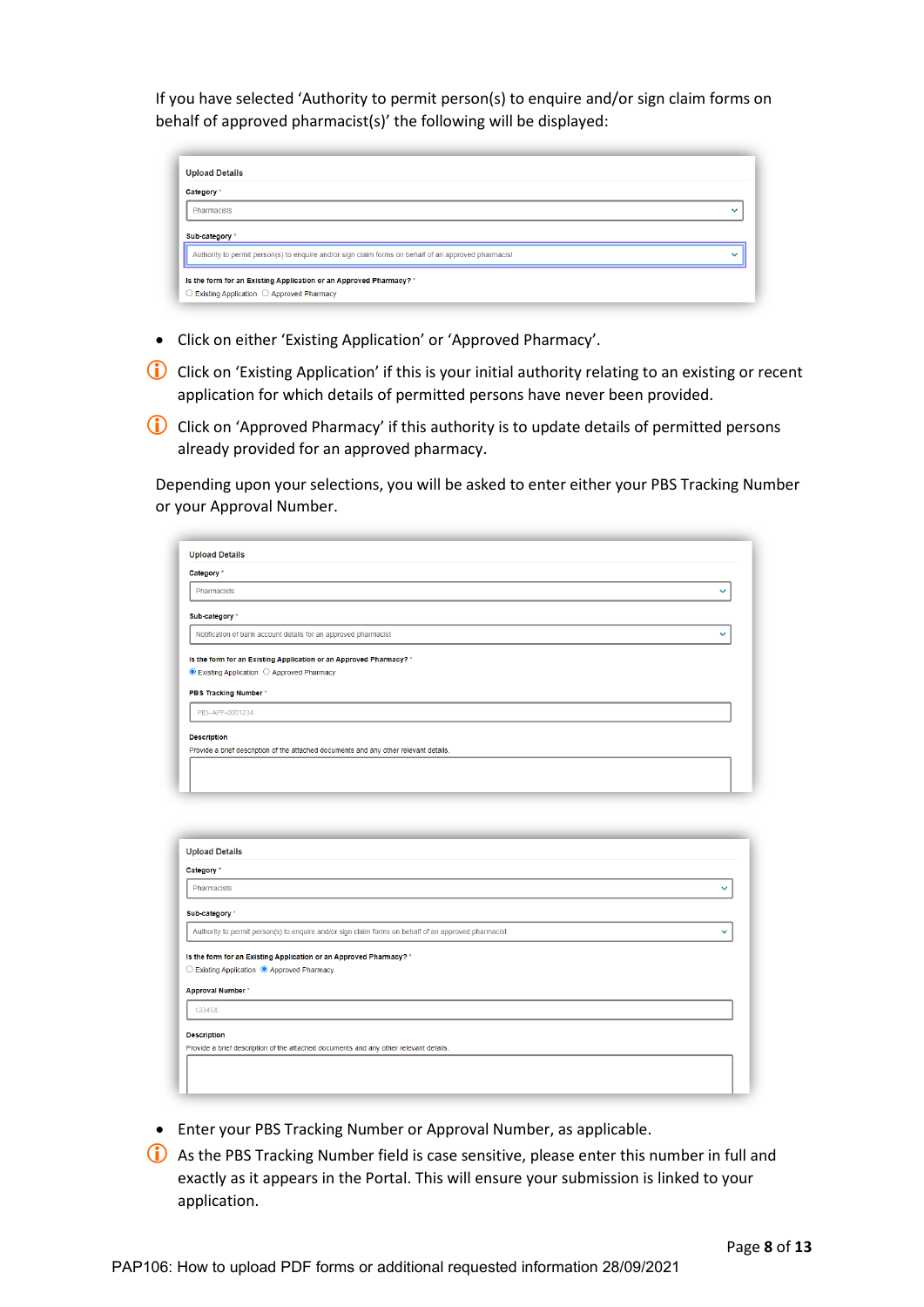For all other sub-categories, the following screen will be displayed. (In this example, 'Notification of change of pharmacy registered business (trading) name' is the selected sub-category.)

| <b>Upload Details</b>                                                                                                 |  |
|-----------------------------------------------------------------------------------------------------------------------|--|
| Category *                                                                                                            |  |
| Pharmacists                                                                                                           |  |
| Sub-category *                                                                                                        |  |
| Notification of change of pharmacy registered business (trading) name                                                 |  |
| Reference No.<br>e.g. PBS tracking number, Application number, Approval number, Provider number<br><b>Description</b> |  |
| Provide a brief description of the attached documents and any other relevant details.                                 |  |
|                                                                                                                       |  |

- Enter your PBS tracking number, Application number, Approval number or Provider number in the 'Reference No.' field.
- Please ensure you enter the PBS tracking number or Application number exactly as it appears in the Portal (if applicable). If you do not have a reference number of any type, please enter your telephone number.
- While 'Description' is not a mandatory field, if you have selected the sub-category 'Supporting documentation for my application', please provide details of the documents you will be attaching and any other relevant details.
- If you are **not signed in**, enter the verification code.



• When you have entered all the required information, click on 'Save and Next'.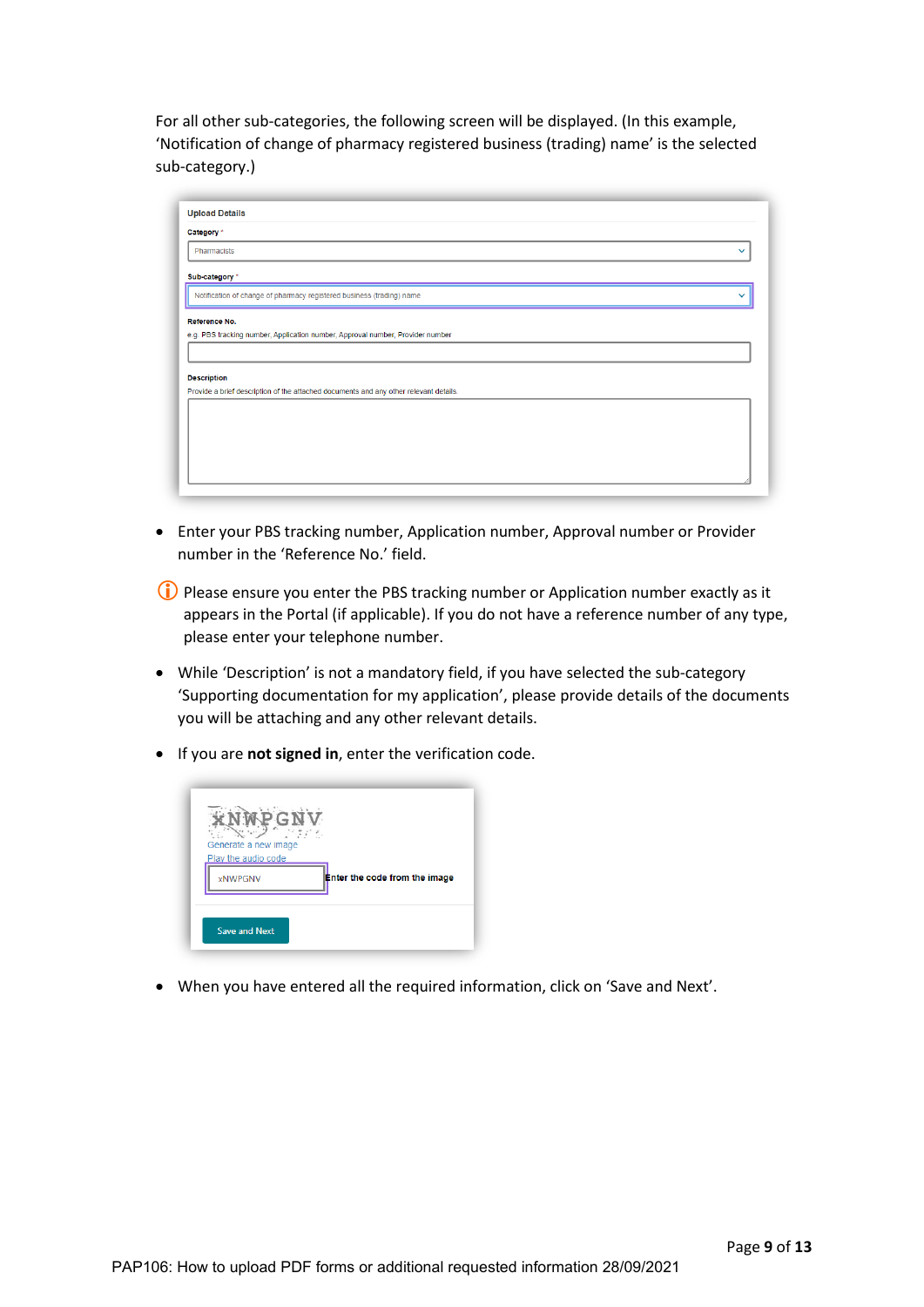# <span id="page-9-0"></span>**7. Adding files and uploading your documents**

- Please do **not** upload documents that are password protected.
- Please do **not** upload multiple unrelated PDF forms to a sub-category.

PDF forms must be uploaded separately so that the unique details are captured in each case. This allows the form to be linked to the correct application or approval number for processing. If you upload multiple forms to a sub-category, they may not be processed.

- Multiple supporting documents, if requested, are permitted under the sub-category 'Supporting documents for my application'.
- Each upload must be less than 50 MB. If you are uploading several files under 'Supporting documents for my application', or attachment(s) to a PDF form, their combined size must be less than 50 MB.

| Upload Document(s) 0                                                                                                                                                                                                                                                                                                                                                                                                                       |
|--------------------------------------------------------------------------------------------------------------------------------------------------------------------------------------------------------------------------------------------------------------------------------------------------------------------------------------------------------------------------------------------------------------------------------------------|
| Use this facility to submit additional documents relating to your application and/or submit a completed PDF form and supporting documents.<br>IMPORTANT: Additional information provided in support of a previously submitted application to supply pharmaceutical benefits, that has not been requested by the Department<br>or provided at the time of application submission will not be considered or placed on your application file. |
| <b>O</b> Add files                                                                                                                                                                                                                                                                                                                                                                                                                         |
| There are no folders or files to display.                                                                                                                                                                                                                                                                                                                                                                                                  |
|                                                                                                                                                                                                                                                                                                                                                                                                                                            |
|                                                                                                                                                                                                                                                                                                                                                                                                                                            |
| Submit<br>Previous                                                                                                                                                                                                                                                                                                                                                                                                                         |

After you click on 'Save and Next', the following screen will be displayed:

• Click on 'Add files'.

The following screen (or similar depending on your browser) will be displayed:

| ×<br><b>Add files</b><br>Please do not upload multiple unrelated forms to a sub-category. Forms must be<br>uploaded separately so that the unique details are captured in each case. If you upload<br>multiple forms to a sub-category, they may not be processed. |                                                               |  |  |  |
|--------------------------------------------------------------------------------------------------------------------------------------------------------------------------------------------------------------------------------------------------------------------|---------------------------------------------------------------|--|--|--|
| <b>Choose files</b>                                                                                                                                                                                                                                                | No files selected.<br>Browse<br>Overwrite existing files<br>∨ |  |  |  |
|                                                                                                                                                                                                                                                                    | Add files<br>Cancel                                           |  |  |  |

- Add files by clicking on the 'Browse' or 'Choose Files' button (depending on your browser).
- The 'Overwrite existing files' checkbox defaults to selected. If you do not wish to overwrite a file of the same name already uploaded, ensure you uncheck this box before adding files.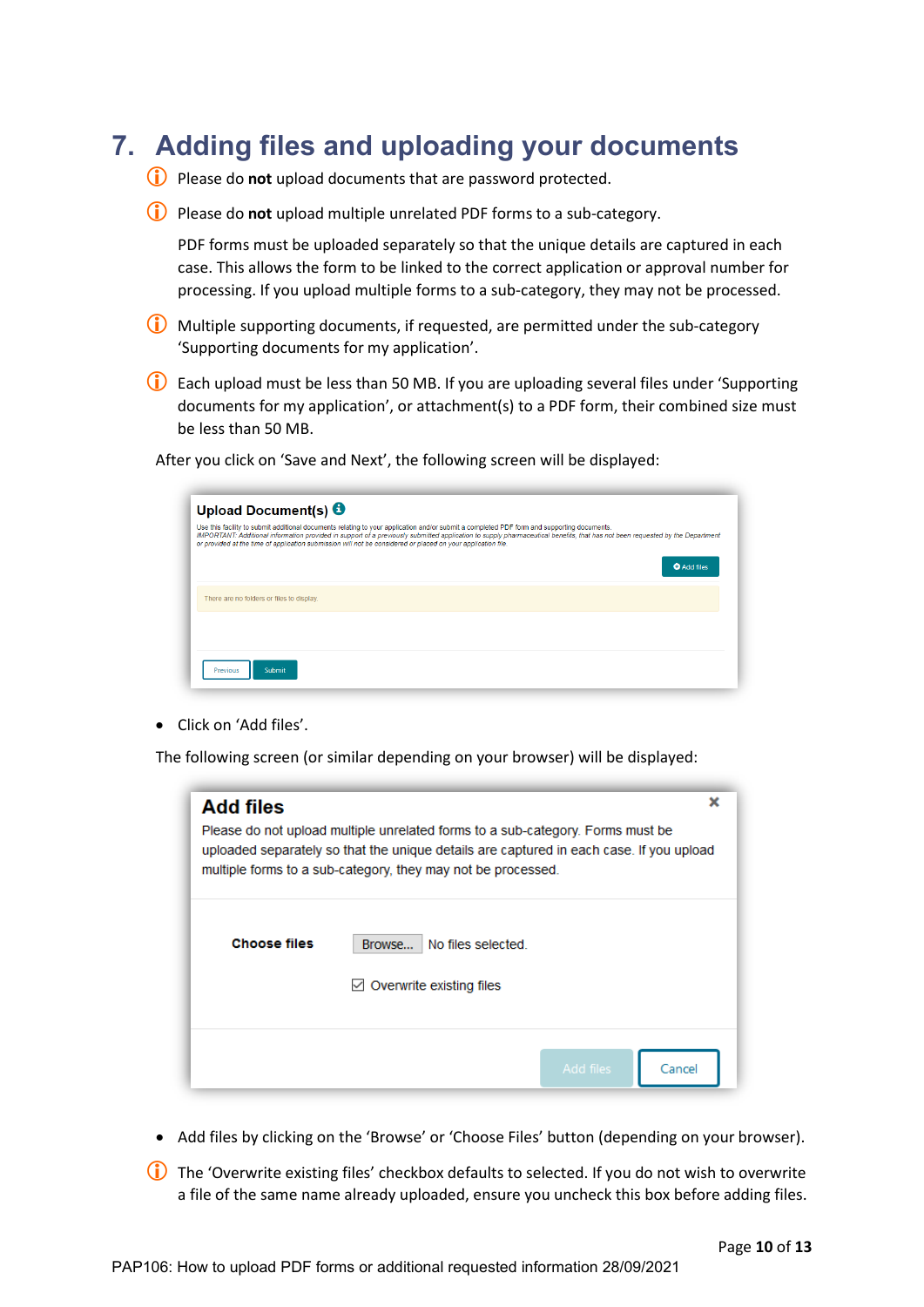• Double-click or open the selected file(s). The following screen will then display the file name (or number of files if more than one):

| ×<br><b>Add files</b><br>Please do not upload multiple unrelated forms to a sub-category. Forms must be<br>uploaded separately so that the unique details are captured in each case. If you upload<br>multiple forms to a sub-category, they may not be processed. |                                                                     |  |  |
|--------------------------------------------------------------------------------------------------------------------------------------------------------------------------------------------------------------------------------------------------------------------|---------------------------------------------------------------------|--|--|
| <b>Choose files</b>                                                                                                                                                                                                                                                | 14 MB - Test 3.DOCX<br>Browse<br>Overwrite existing files<br>$\vee$ |  |  |
|                                                                                                                                                                                                                                                                    | Add files<br>Cancel                                                 |  |  |

- Click on the 'Add files' button once more to complete the upload.
- If you attempt an upload that is more than 50 MB you will receive an error message. To continue, click on the 'Cancel' button and try again with an upload that is less than 50 MB.

After you click on 'Add files', your uploaded documents will be listed on the following screen:

| Use this facility to submit additional documents relating to your application and/or submit a completed PDF form and supporting documents.<br>IMPORTANT: Additional information provided in support of a previously submitted application to supply pharmaceutical benefits, that has not been requested by the<br>Department or provided at the time of application submission will not be considered or placed on your application file.<br><b>Add files</b> |                        |              |  |  |
|----------------------------------------------------------------------------------------------------------------------------------------------------------------------------------------------------------------------------------------------------------------------------------------------------------------------------------------------------------------------------------------------------------------------------------------------------------------|------------------------|--------------|--|--|
| Name <sup>+</sup>                                                                                                                                                                                                                                                                                                                                                                                                                                              | <b>Modified</b>        |              |  |  |
| 14 MB - Test 3.DOCX (14117 KB)                                                                                                                                                                                                                                                                                                                                                                                                                                 | less than a minute ago | $\checkmark$ |  |  |
|                                                                                                                                                                                                                                                                                                                                                                                                                                                                |                        |              |  |  |
|                                                                                                                                                                                                                                                                                                                                                                                                                                                                |                        |              |  |  |
| Submit<br>Previous                                                                                                                                                                                                                                                                                                                                                                                                                                             |                        |              |  |  |

• If you need to delete an uploaded file, click on  $\boxed{\smile}$  adjacent to that file name, and click on delete.

| Upload Document(s) 0<br>Department or provided at the time of application submission will not be considered or placed on your application file. | Use this facility to submit additional documents relating to your application and/or submit a completed PDF form and supporting documents.<br>IMPORTANT: Additional information provided in support of a previously submitted application to supply pharmaceutical benefits, that has not been requested by the |                  |
|-------------------------------------------------------------------------------------------------------------------------------------------------|-----------------------------------------------------------------------------------------------------------------------------------------------------------------------------------------------------------------------------------------------------------------------------------------------------------------|------------------|
|                                                                                                                                                 |                                                                                                                                                                                                                                                                                                                 | Add files        |
| Name <sup>+</sup>                                                                                                                               | <b>Modified</b>                                                                                                                                                                                                                                                                                                 | <b>TT</b> Delete |
| 14 MB - Test 3.DOCX (14117 KB)                                                                                                                  | less than a minute ago                                                                                                                                                                                                                                                                                          | $\checkmark$     |
|                                                                                                                                                 |                                                                                                                                                                                                                                                                                                                 |                  |
|                                                                                                                                                 |                                                                                                                                                                                                                                                                                                                 |                  |
| Submit<br>Previous                                                                                                                              |                                                                                                                                                                                                                                                                                                                 |                  |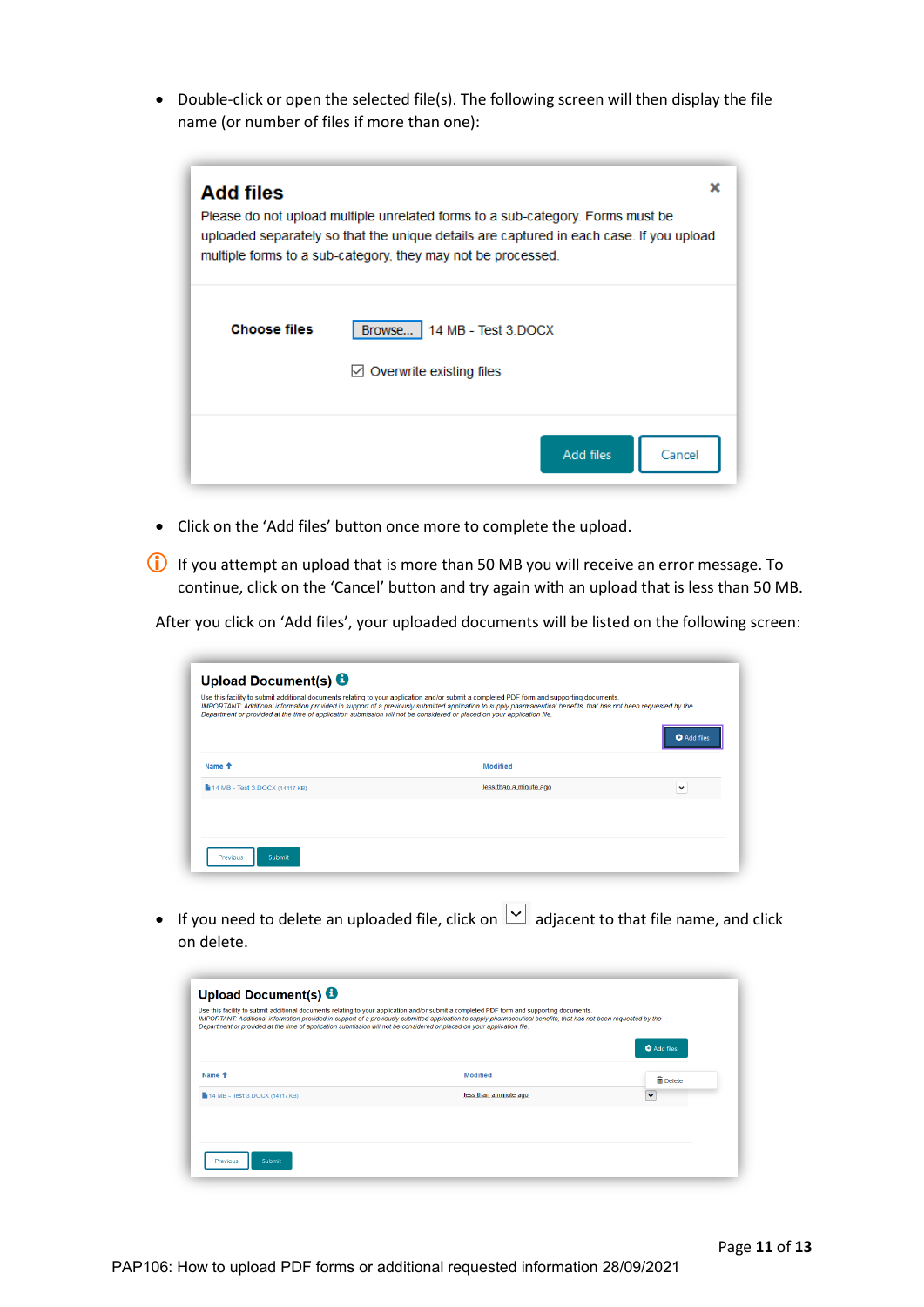• Once you have uploaded your documents, click on 'Submit'. The following notice will be displayed:



• If you are ready to submit your uploaded documents, click on 'Continue'.

After you click on 'Continue', you will receive acknowledgement that your submission has been sent successfully.

If you **are signed in**, you will see the following acknowledgement screen and be able to view and monitor progress of your submission from My Dashboard/Uploaded Documents:

| Thank you!                      | Your submission has been successfully sent. You can monitor progress of your upload documents submission via the dashboard view in the PBS Approved Suppliers Portal. |                  |               |               |                  |                |
|---------------------------------|-----------------------------------------------------------------------------------------------------------------------------------------------------------------------|------------------|---------------|---------------|------------------|----------------|
|                                 |                                                                                                                                                                       |                  |               |               |                  |                |
|                                 |                                                                                                                                                                       |                  |               |               |                  |                |
|                                 |                                                                                                                                                                       |                  |               |               |                  |                |
|                                 |                                                                                                                                                                       |                  |               |               |                  |                |
|                                 |                                                                                                                                                                       |                  |               |               |                  |                |
|                                 |                                                                                                                                                                       |                  |               |               |                  |                |
|                                 |                                                                                                                                                                       |                  |               |               |                  |                |
|                                 |                                                                                                                                                                       |                  |               |               |                  |                |
| Draft                           | Submitted<br>Finalised                                                                                                                                                | Uploaded         |               |               |                  |                |
| Applications                    | Applications<br>Applications                                                                                                                                          | <b>Documents</b> |               |               |                  |                |
|                                 | You can select and view details for your submitted upload documents from the list below.                                                                              |                  |               |               |                  |                |
| <b>My Dashboard</b><br>Category | <b>Sub-Category</b>                                                                                                                                                   |                  | Reference No. | <b>Status</b> | Date Submitted + | <b>Actions</b> |

If you click on 'View Details', you will be able to view the following details:

| <b>Upload Documents(s)</b> |                     |
|----------------------------|---------------------|
|                            |                     |
| <b>Date Submitted</b>      | <b>Status</b>       |
| <b>Contact Details</b>     |                     |
| <b>First name</b>          | Last name           |
| Email                      | <b>Phone number</b> |
| <b>Upload Details</b>      |                     |
| Category                   |                     |
| Sub-category               |                     |
| Reference No.              |                     |
| <b>Description</b>         |                     |
|                            |                     |